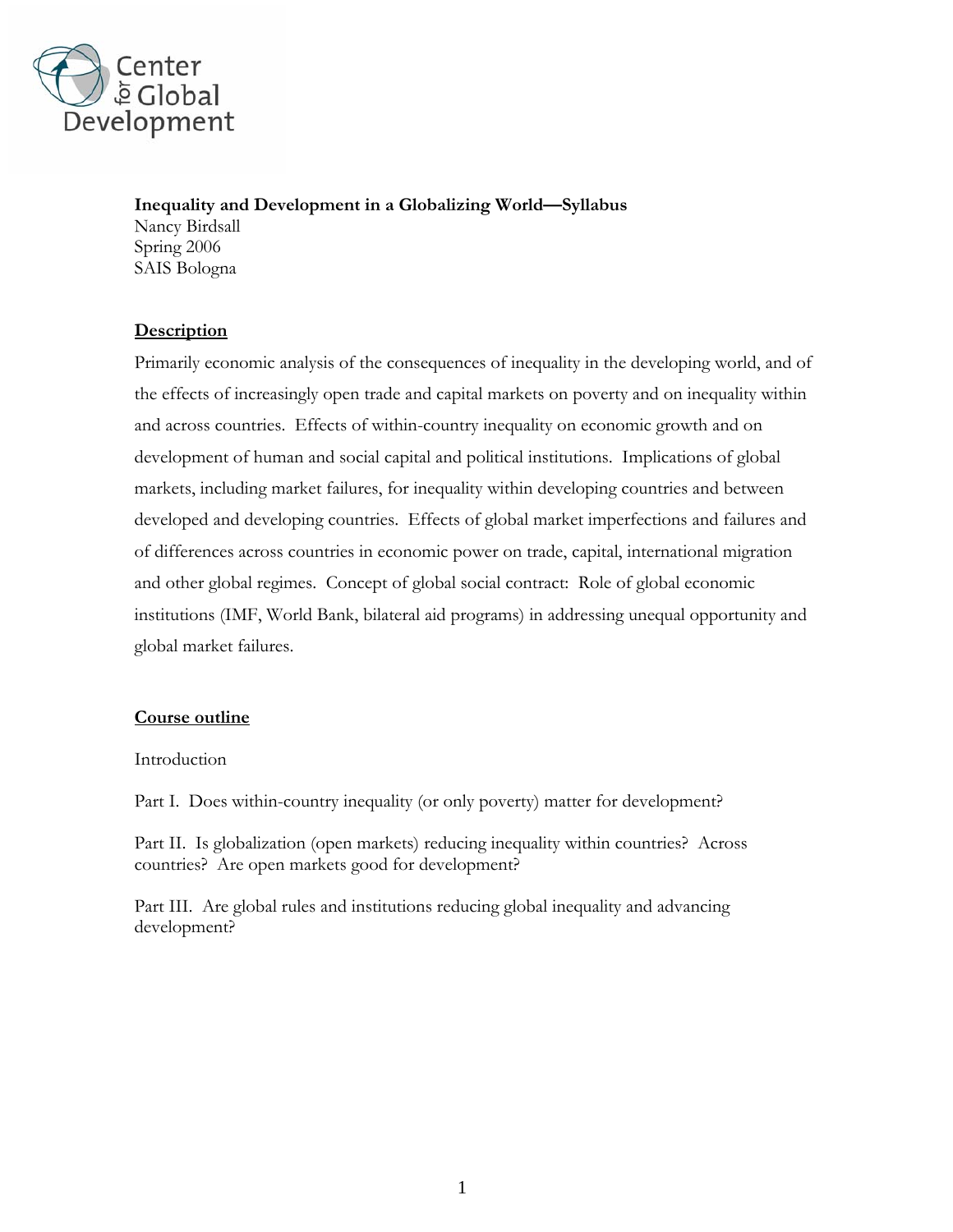## **INTRODUCTION**

# **Week 1. The debate about globalization, poverty and inequality**

### **Optimists**

Bhagwati, Jagdish. 2004. *In Defense of Globalization.* New York, NY: Oxford University Press.

Bhalla, Surjit. 2002. *Imagine There's No Country. Poverty, Inequality, and Growth in the Era of Globalization.* Washington, DC: Institute for International Economics. [http://bookstore.iie.com/merchant.mvc?Screen=PROD&Product\\_Code=348](http://bookstore.iie.com/merchant.mvc?Screen=PROD&Product_Code=348)

Dollar, David. 2004. "Globalization, Poverty, and Inequality Since 1980." World Bank Policy Research Working Paper 3333. [http://econ.worldbank.org/external/default/main?pagePK=64165259&theSitePK=469382&piP](http://econ.worldbank.org/external/default/main?pagePK=64165259&theSitePK=469382&piPK=64165421&menuPK=64166093&entityID=000112742_20040928090739) [K=64165421&menuPK=64166093&entityID=000112742\\_20040928090739](http://econ.worldbank.org/external/default/main?pagePK=64165259&theSitePK=469382&piPK=64165421&menuPK=64166093&entityID=000112742_20040928090739)

Sala-i-Martin, Xavier. 2002. "The World Distribution of Income (estimated from individual country distributions)." National Bureau of Economic Research Working Paper 8933.

Wolf, Martin. 2004. *Why Globalization Works.* New Haven, CT: Yale University Press.

### Doubters and/or data driven

Bardhan, Pranab. 2005. "Globalization, Inequality and Poverty: An Overview" University of California, Berkeley. <http://globetrotter.berkeley.edu/macarthur/inequality/papers/BardhanGlobalOverview.pdf>

Bourguignon, Francois, and Christian Morrison. 2002. "Inequality Among World Citizens: 1820-1992." *American Economic Review* 92(4): 727-44.

Lindert, Peter H. and Jeffrey G. Williamson. 2001. "Does Globalization Make the World More Unequal?" National Bureau of Economic Research Working Paper 8228.

Milanovic, Branko. 2002. "Can We Discern the Effect of Globalization on Income Distribution? Evidence from Household Budget Surveys." World Bank Policy Research Working Paper 2876. [http://econ.worldbank.org/external/default/main?pagePK=64165259&theSitePK=469382&piP](http://econ.worldbank.org/external/default/main?pagePK=64165259&theSitePK=469382&piPK=64165421&menuPK=64166093&entityID=000094946_0209060421403) [K=64165421&menuPK=64166093&entityID=000094946\\_0209060421403](http://econ.worldbank.org/external/default/main?pagePK=64165259&theSitePK=469382&piPK=64165421&menuPK=64166093&entityID=000094946_0209060421403)

Pritchett, Lant. 1995. "Divergence, Big Time." World Bank Policy Research Paper 1522. [http://wdsbeta.worldbank.org/external/default/WDSContentServer/IW3P/IB/1995/10/01/00](http://wdsbeta.worldbank.org/external/default/WDSContentServer/IW3P/IB/1995/10/01/000009265_3961019150217/Rendered/PDF/multi0page.pdf) [0009265\\_3961019150217/Rendered/PDF/multi0page.pdf](http://wdsbeta.worldbank.org/external/default/WDSContentServer/IW3P/IB/1995/10/01/000009265_3961019150217/Rendered/PDF/multi0page.pdf)

### **Pessimists**

Cornia, Giovanni, Andrea. 2003. "The Impact of Liberalisation and Globalisation on Income Inequality in Developing and Transitional Economies." CESIFO Working Paper 843. [http://www.cesifo.de/pls/guestci/download/CESifo%20Working%20Papers%202003/CESifo](http://www.cesifo.de/pls/guestci/download/CESifo Working Papers 2003/CESifo Working Papers January 2003 /cesifo_wp843.pdf) [%20Working%20Papers%20January%202003%20/cesifo\\_wp843.pdf](http://www.cesifo.de/pls/guestci/download/CESifo Working Papers 2003/CESifo Working Papers January 2003 /cesifo_wp843.pdf)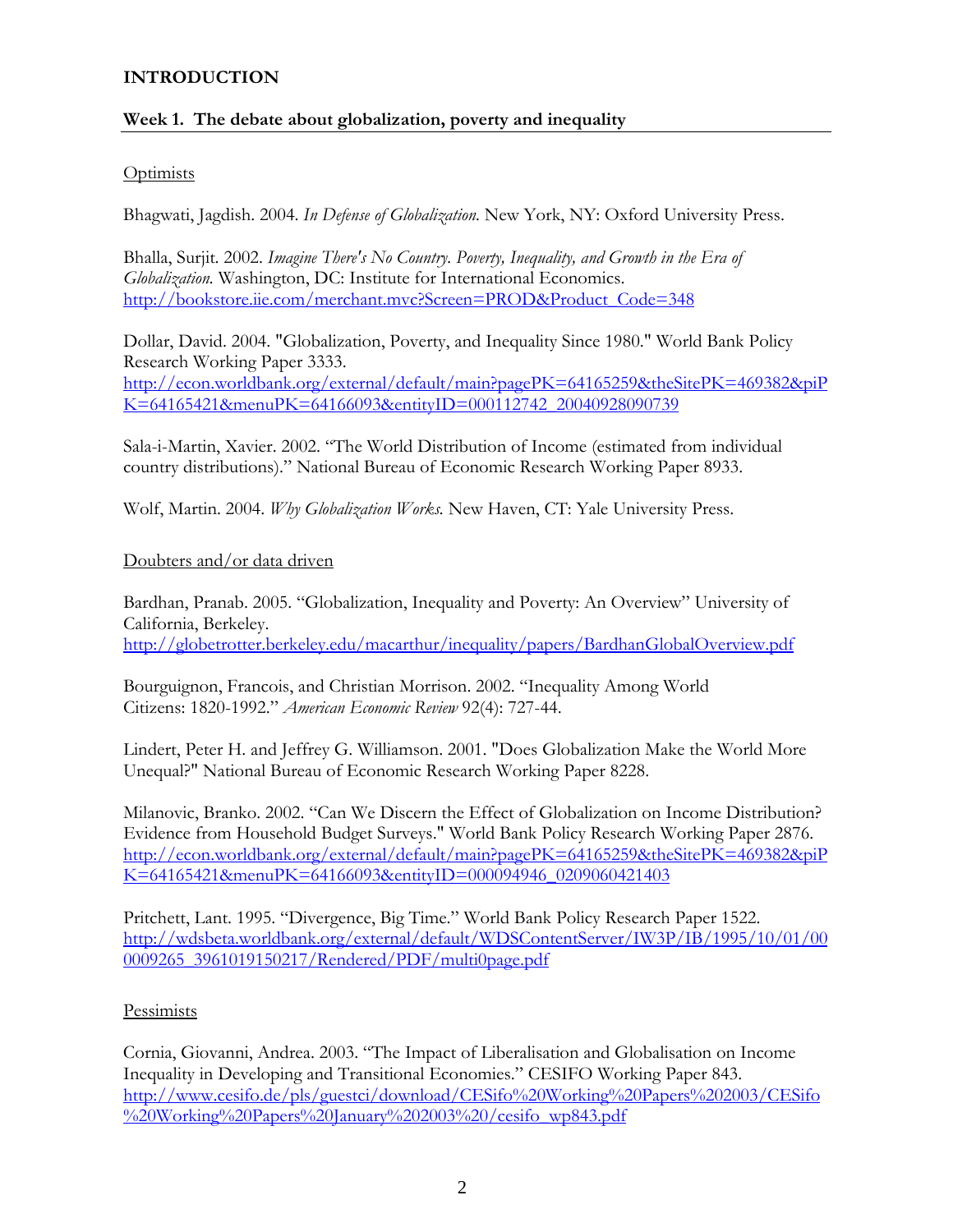Stiglitz, Joseph. 2002. *Globalization and Its Discontents.* New York, NY: Norton & Company, Inc.

Wade, Robert. 2004. "Is Globalization Reducing Poverty and Inequality?" *World Development* 32(4): 567-589.

NEF. 2006. "Growth Isn't Working. The Unbalanced Distribution of Benefits and Costs from Economic Growth." National Economics Foundation Report. [http://www.neweconomics.org/gen/uploads/hrfu5w555mzd3f55m2vqwty502022006112929.pd](http://www.neweconomics.org/gen/uploads/hrfu5w555mzd3f55m2vqwty502022006112929.pdf) [f](http://www.neweconomics.org/gen/uploads/hrfu5w555mzd3f55m2vqwty502022006112929.pdf)

## **Websites**

ActionAid [http://www.actionaid.org](http://www.actionaid.org/) Center for Global Development <http://www.cgdev.org/section/topics/globalization> Globalization and Inequality Group hosted by the Brookings Institution and the Center for Global Development [http://www.brookings.edu/gs/research/projects/glig/glig\\_hp.htm](http://www.brookings.edu/gs/research/projects/glig/glig_hp.htm) Oxfam <http://www.oxfam.org/eng> World Bank Globalization page <http://www1.worldbank.org/economicpolicy/globalization/index.html>

# **PART I: DOES WITHIN-COUNTRY INEQUALITY (OR ONLY POVERTY) MATTER FOR DEVELOPMENT?**

**Week 2: Inequality (and Poverty, Mobility, Equity, Capacities, Opportunity): Concepts, Data, Relationships** 

World Bank. 2001. *World Development Report 2000/01: Attacking Poverty.* (Overview chapter). <http://siteresources.worldbank.org/INTPOVERTY/Resources/WDR/overview.pdf>

World Bank. 2005. *World Development Report 2006: Equity and Development*, (Overview chapter). http://wdsbeta.worldbank.org/external/default/WDSContentServer/IW3P/IB/2005/09/20/00 0112742\_20050920110826/additional/841401968\_200508263001833.pdf

Inter-American Development Bank. 1999. *Facing Up to Inequality in Latin America.* (Overview chapter).

[http://www.iadb.org/res/index.cfm?fuseaction=Publications.View&pub\\_id=B-1998-1999](http://www.iadb.org/res/index.cfm?fuseaction=Publications.View&pub_id=B-1998-1999) Milanovic, Branko. 2005. *"Worlds Apart: Measuring International and Global Inequality."* Princeton, NJ: Princeton University Press.

Deaton, Angus. 2003. "Measuring Poverty." Princeton University. [http://wws.princeton.edu/rpds/downloads/deaton\\_povertymeasured.pdf](http://wws.princeton.edu/rpds/downloads/deaton_povertymeasured.pdf)

Frank, Robert. 2005. "Are Concerns About Relative Income Relevant for Public Policy? Positional Externalities Cause Large and Preventable Welfare Losses." *American Economic Review* 95(2): 137-141.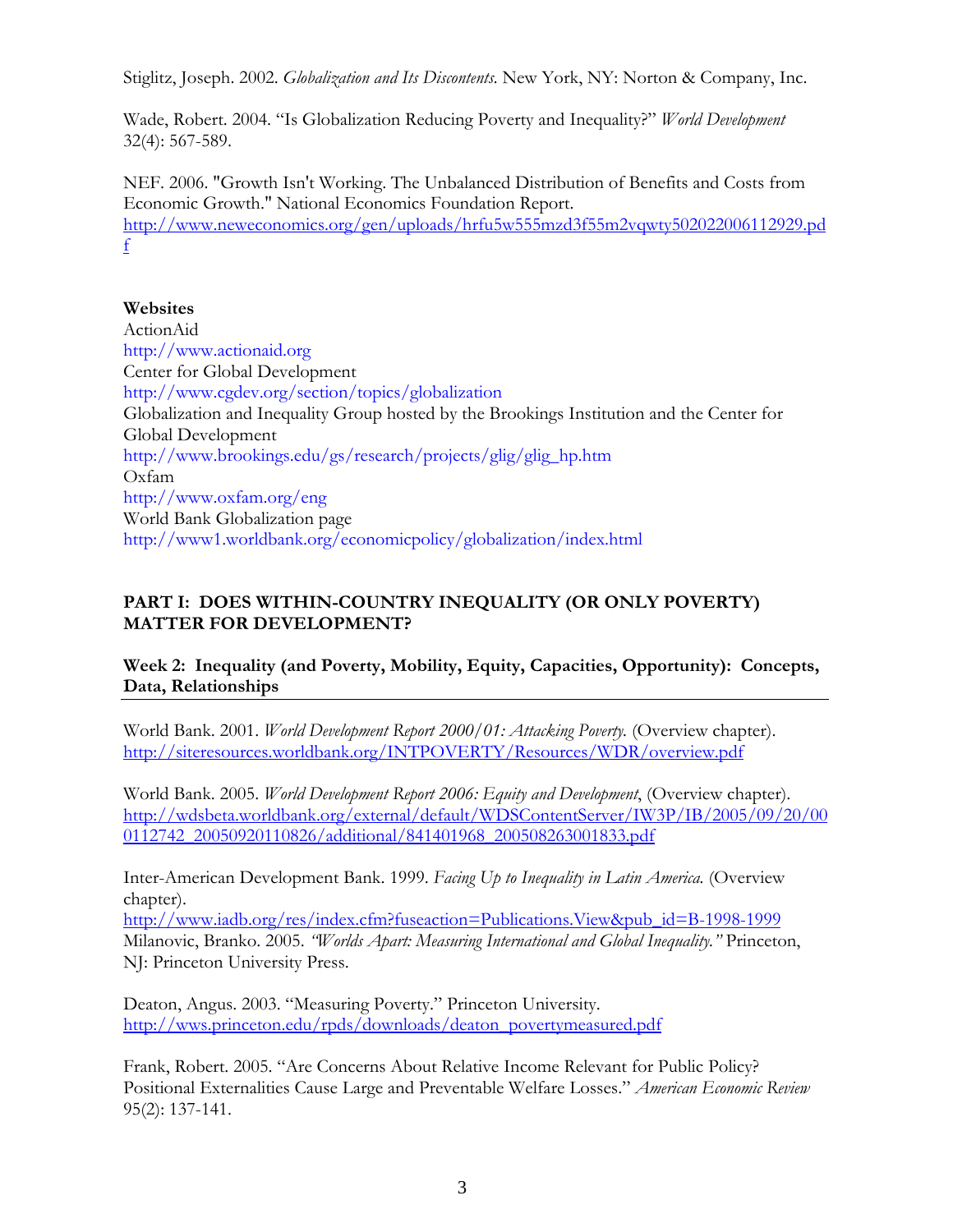Behrman, Jere. 2000. "Social Mobility: Concepts and Measurement." In Birdsall and Graham, eds., *New Markets, New Opportunities? Economic and Social Mobility in a Changing World.* Washington, DC: The Brookings Institution.

Easterlin, Richard. 1995. "Will Raising the Incomes of All Increase the Happiness of All?" *Journal of Economic Behavior and Organization* 27(1): 35-47.

Graham, Carol and Andrew Felton. 2005. "Does Inequality Matter to Individual Welfare. An Initial Exploration Based on Happiness Surveys from Latin America." CSED Working Paper, No. 38 [http://www.brook.edu/es/dynamics/papers/csed\\_wp38.pdf](http://www.brook.edu/es/dynamics/papers/csed_wp38.pdf)

Sen, Amartya. 1992. *Inequality Reexamined*. Cambridge, MA: Harvard University Press. (Chapter 3 on capabilities).

Sen, Amartya K. 1990. "Development as Capability Expansion." In Griffin and Knight, eds., Human Development and the International Development Strategy for the 1990s. London, UK: MacMillan.

Pogge, Thomas W. and Sanjay G. Reddy. 2003. "Unknown: The Extent, Distribution, and Trend of Global Income Poverty." [http://www.brookings.edu/gs/research/projects/glig/glig\\_pogge.pdf](http://www.brookings.edu/gs/research/projects/glig/glig_pogge.pdf)

Ravallion, Martin. 2005. "A Poverty-Inequality Trade-Off?" World Bank Policy Research Working Paper 3579. http://papers.ssrn.com/sol3/papers.cfm?abstract\_id=722922#PaperDownload

Ravallion, Martin. 1997. "Can High Inequality Countries Escape Absolute Poverty?" *Economic Letters* 56(1): 51-57.<http://www.worldbank.org/research/peg/wps11/elastic.pdf>

Birdsall, Nancy and Carol Graham. 2000. "Mobility and Markets: Conceptual Issues and Policy Questions," in Birdsall and Graham, eds., *New Markets, New Ideas: Economic and Social Mobility in a Changing World.* Washington DC: Brookings Institution Press and Carnegie Endowment.

Kanbur, Ravi. 2004. "Growth, Inequality, and Poverty: Some Hard Questions." Cornell University.<http://www.arts.cornell.edu/poverty/kanbur/GroIneqPov.pdf>

Galbraith, James and Hyunsub Kum. 2002. "Inequality and Economic Growth: Data Comparisons and Econometric Tests." University of Texas Inequality Project Working Paper 21. [http://utip.gov.utexas.edu/papers/utip\\_21rv.pdf](http://utip.gov.utexas.edu/papers/utip_21rv.pdf)

Morley, Samuel A. 1995. *Poverty and Inequality in Latin America*: *The Impact of Adjustment and Recovery in the 1980s.* Baltimore, MD: Johns Hopkins Press.

#### **Websites**

WIDER (World Institute for Development Economics Research) [http://www.wider.unu.edu](http://www.wider.unu.edu/) UN Millennium Development Goal Indicators Database [http://millenniumindicators.un.org/unsd/mi/mi\\_goals.asp](http://millenniumindicators.un.org/unsd/mi/mi_goals.asp) Transmonee Database <http://www.unicef-icdc.org/resources/transmonee.html> World Bank Inequality Around the World page <http://www.worldbank.org/research/inequality>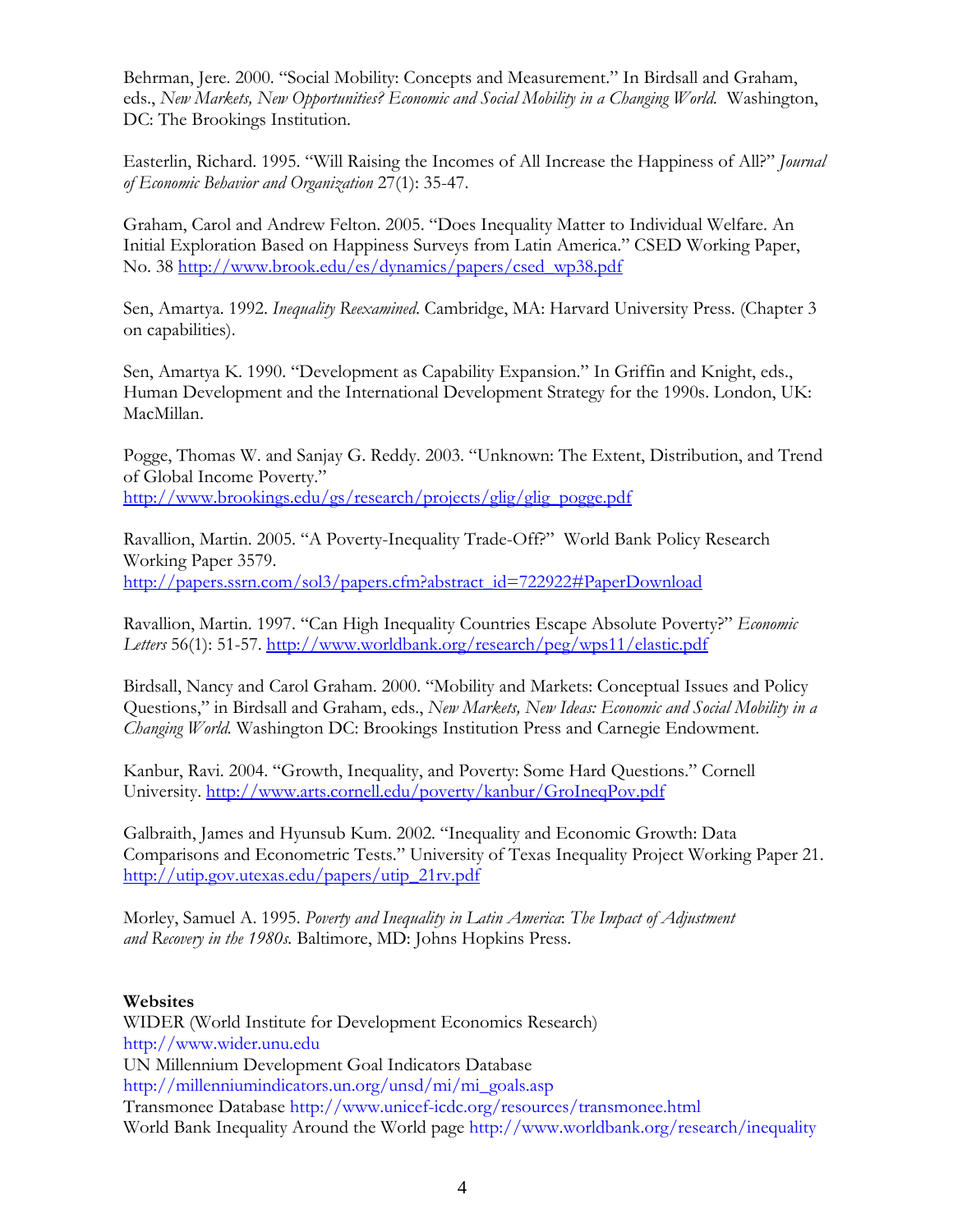World Bank Poverty Net [http://web.worldbank.org/WBSITE/EXTERNAL/TOPICS/EXTPOVERTY/0,,menuPK:336](http://web.worldbank.org/WBSITE/EXTERNAL/TOPICS/EXTPOVERTY/0,,menuPK:336998~pagePK:149018~piPK:149093~theSitePK:336992,00.html) [998~pagePK:149018~piPK:149093~theSitePK:336992,00.html](http://web.worldbank.org/WBSITE/EXTERNAL/TOPICS/EXTPOVERTY/0,,menuPK:336998~pagePK:149018~piPK:149093~theSitePK:336992,00.html) World Bank EdStat Database http://devdata.worldbank.org/edstats/about\_data.asp University of Texas Inequality Project (UTIP) [http://utip.gov.utexas.edu](http://utip.gov.utexas.edu/)

## **Week 3: Inequality and Growth: Theory and Evidence**

World Bank. 2005. *World Development Report 2006: Equity and Development*, (selective reading). [http://web.worldbank.org/WBSITE/EXTERNAL/EXTDEC/EXTRESEARCH/EXTWDRS](http://web.worldbank.org/WBSITE/EXTERNAL/EXTDEC/EXTRESEARCH/EXTWDRS/EXTWDR2006/0,,menuPK:477658~pagePK:64167702~piPK:64167676~theSitePK:477642,00.html) [/EXTWDR2006/0,,menuPK:477658~pagePK:64167702~piPK:64167676~theSitePK:477642,00](http://web.worldbank.org/WBSITE/EXTERNAL/EXTDEC/EXTRESEARCH/EXTWDRS/EXTWDR2006/0,,menuPK:477658~pagePK:64167702~piPK:64167676~theSitePK:477642,00.html) [.html](http://web.worldbank.org/WBSITE/EXTERNAL/EXTDEC/EXTRESEARCH/EXTWDRS/EXTWDR2006/0,,menuPK:477658~pagePK:64167702~piPK:64167676~theSitePK:477642,00.html)

Lundberg, Mattias and Lyn Squire. 2003. "The Simultaneous Evolution of Growth and Inequality." *The Economic Journal* 113(487): 326-344.

Aghion, Philppe, Eve Caroli, and Cecilia Garcia-Penalosa. 1999. "Inequality and Economic Growth: The Perspective of the New Growth Theories." *Journal of Economic Literature* 37: 1615- 1660.

Barro, Robert. 2000. "Inequality and Growth in a Panel of Countries." *Journal of Economic Growth* 5(1): 5-32.

Birdsall, Nancy, David Ross and Richard Sabot. 1995. "Inequality and Growth Reconsidered: Lessons from East Asia." *World Bank Economic Review* 9(3): 477-508.

Alesina, Alberto and Dani Rodrik. 1994. "Distributive Politics and Economic Growth." *Quarterly Journal of Economics* 109(2). (also National Bureau of Economic Research Working Paper 3668.)

Forbes, Kristin. 2000. "A Reassessment of the Relationship Between Inequality and Growth." *American Economic Review* 90(4): 869-887.

Easterly, William. 2002. "Inequality Does Cause Underdevelopment: New Evidence." Center for Global Development Working Paper 1. <http://www.cgdev.org/content/publications/detail/2789>

Banerjee, Abhijit V. and Esther Duflo. 2003. "Inequality and Growth: What Can the Data Say?" MIT. [http://econ-www.mit.edu/faculty/download\\_pdf.php?id=445](http://econ-www.mit.edu/faculty/download_pdf.php?id=445)

### **Week 4: Other Consequences of Inequality: Human and Social Capital**

Birdsall, Nancy and Juan Luis Londono. 1997. "Asset Inequality Matters: An Assessment of the World Bank's Approach to Poverty Reduction." *American Economic Review Papers and Proceedings* 87(2): 32-37.

Carter, Michael R. 2000. "Land Ownership, Inequality and the Income Distribution Consequences of Economic Growth." WIDER Working Paper 201. <http://www.wider.unu.edu/publications/wp201.pdf>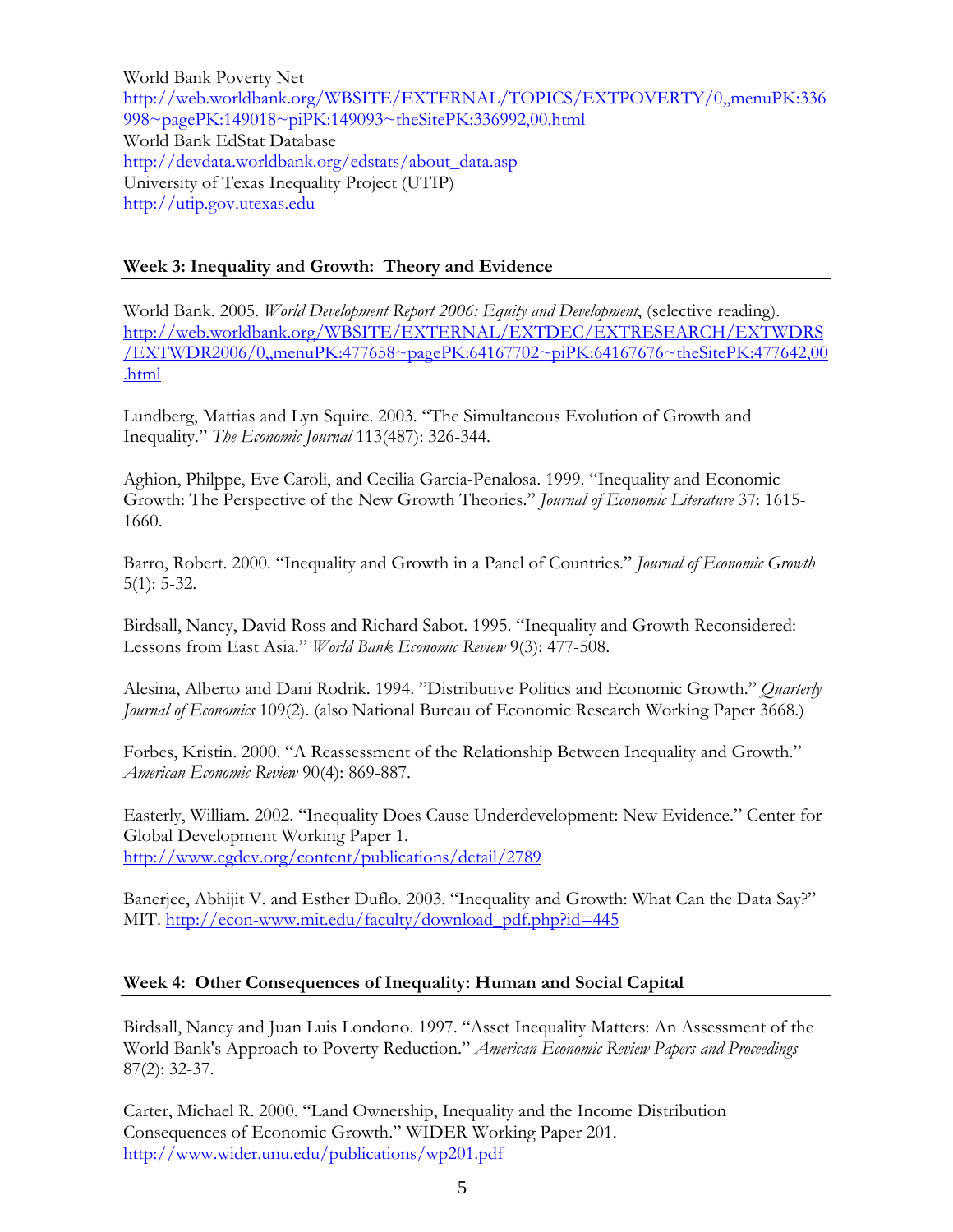de Janvry, Alain and Elizabeth Sadoulet. 2000. "Growth, Poverty and Inequality in Latin America: A Causal Analysis, 1970-94." In Nora Lustig, ed., S*hield the Poor: Social Protection in the Developing World*. Washington, DC: Brookings Institution Press.

Birdsall, Nancy and Arvind Subramanian. 2004. "Saving Iraq from Its Oil." *Foreign Affairs*  July/August.

Lindert, Peter H.2004. *Growing Public. Social Spending and Economic Growth since the Eighteenth Century.*  Cambridge, UK: Cambridge University Press.

Glaeser, Edward L. David Laibson, and Bruce Sacerdote. 2002. "The Economic Approach to Social Capital." Harvard Institute of Economic Research Discussion Paper Number 1916. <http://post.economics.harvard.edu/hier/2001papers/HIER1916.pdf>

## **Week 5: Limited Political Capital ("Institutions"): Cause or Consequence of Inequality?**

Engerman, Stanley L. and Kenneth L. Sokoloff. 2002. "Factor Endowments, Inequality, and Paths of Development Among New World Economies." National Bureau of Economic Research Working Paper 9259.

Acemoglu, Daron, Simon Johnson, and James Robinson. 2004. "Institutions as the Fundamental Cause of Long-Run Growth." National Bureau of Economic Research Working Paper 10481.

Acemoglu, Daron, Simon Johnson, and James Robinson. 2002. "Reversal of Fortune: Geography and Institutions in the Making of the Modern World Income Distribution." *Quarterly Journal of Economics* 117: 1231-1294.

Glaeser, Edward L., Rafael La Porta, Florencio Lopez-de-Silanes, and Andrei Scheifer. 2004. "Do Institutions Cause Growth?" National Bureau of Economic Research Working Paper 10568. [http://post.economics.harvard.edu/faculty/glaeser/papers/Institutions\\_Growth.pdf](http://post.economics.harvard.edu/faculty/glaeser/papers/Institutions_Growth.pdf)

Easterly, William. 2000. "The Middle Class Consensus and Economic Development." World Bank Policy Research Working Paper 2346. [http://econ.worldbank.org/external/default/main?pagePK=64165259&theSitePK=469382&piP](http://econ.worldbank.org/external/default/main?pagePK=64165259&theSitePK=469382&piPK=64165421&menuPK=64166093&entityID=000094946_00062005301380) [K=64165421&menuPK=64166093&entityID=000094946\\_00062005301380](http://econ.worldbank.org/external/default/main?pagePK=64165259&theSitePK=469382&piPK=64165421&menuPK=64166093&entityID=000094946_00062005301380)

Birdsall, Nancy, Carol Graham, and Stefano Pettinato. 2000. "Stuck in the Tunnel: Is Globalization Muddling the Middle Class." Center on Social and Economic Dynamics Working Paper 14. <http://www.brook.edu/es/dynamics/papers/middleclass/middleclass.pdf>

Birdsall, Nancy. 2002. "From Social Policy to an Open-Economy Social Contract in Latin America." Center for Global Development Working Paper 21. <http://www.cgdev.org/content/publications/detail/2769>

Milanovic, Branko and Shlomo Yitzhaki. 2001. "Decomposing World Income Distribution: Does the World Have a Middle Class?" World Bank Policy Research Working Paper 2562. http://econ.worldbank.org/external/default/main?pagePK=64165259&piPK=64165421&menu PK=64166093&theSitePK=469372&entityID=000094946\_01032007445640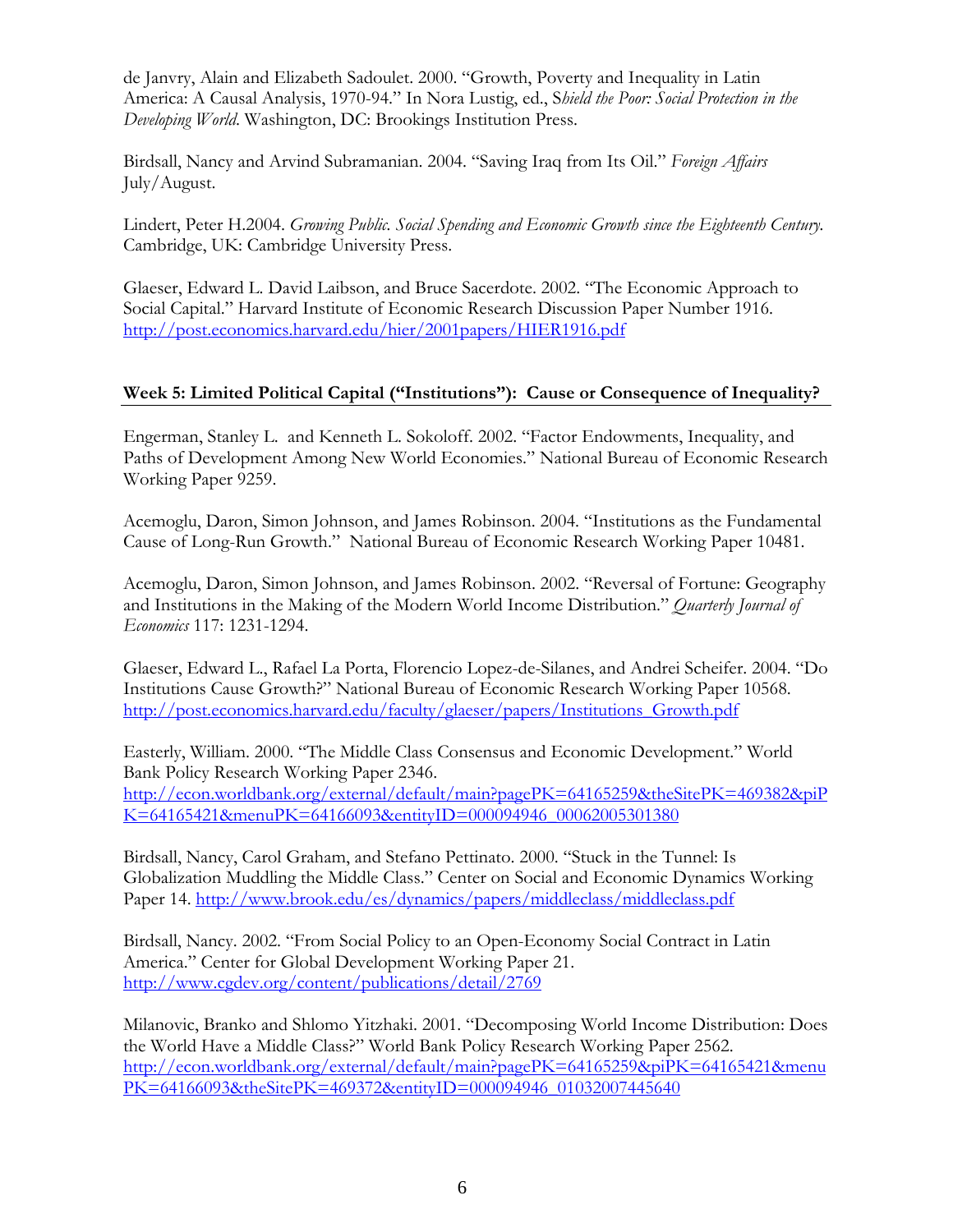## **PART II: IS GLOBALIZATION (OPEN MARKETS) REDUCING INEQUALITY WITHIN COUNTRIES? ACROSS COUNTRIES? IS IT GOOD FOR DEVELOPMENT?**

#### **Week 6: Inequality and Open Markets: Trade**

Birdsall, Nancy and Amar Hamoudi. 2002. "Commodity Dependence, Trade, and Growth: When 'Openness' Is Not Enough." Center for Global Development Working Paper 7. <http://www.cgdev.org/content/publications/detail/2783>

Rodrik, Dani. 1997. *Has Globalization Gone Too Far?* Washington DC: Institute for International Economics. [http://bookstore.iie.com/merchant.mvc?Screen=PROD&Product\\_Code=57](http://bookstore.iie.com/merchant.mvc?Screen=PROD&Product_Code=57)

Wei, Shang-Jin. 2000. "Natural Openness and Good Government." National Bureau of Economic Research Working Paper 7765.

Krueger, Anne. 1974. "The Political Economy of the Rent Seeking Society." *American Economic Review* 64(3): 291-303.

Milanovic, Branko and Lyn Squire. 2005. "Does Tariff Liberalization Increase Wage Inequality? Some Empirical Evidence." World Bank Policy Research Paper 3571. http://econ.worldbank.org/external/default/main?pagePK=64165259&theSitePK=469382&piP K=64165421&menuPK=64166093&entityID=000012009\_20050425134759

Goldberg, Pinelopi Koujianou and Nina Pavcnik. 2004. "Trade, Inequality, and Poverty: What Do We Know? Evidence from Recent Trade Liberalization Episodes in Developing Countries." National Bureau of Economic Research Working Paper 10593.

Cline, William. 2004. *Trade and Global Poverty*. Washington, DC: Institute for International Economics and Center for Global Development. http://bookstore.iie.com/merchant.mvc?Screen=PROD&Product\_Code=379

Dollar, David and Aart Kraay. 2001. "Trade, Growth, and Poverty" World Bank Policy Research Paper 2615.

http://econ.worldbank.org/external/default/main?pagePK=64165259&theSitePK=469382&piP K=64165421&menuPK=64166093&entityID=000094946\_02082304142939

Dollar, David and Aart Kraay. 2002. "Growth is Good for the Poor." World Bank Policy Resarch Working Paper 2587.

[http://econ.worldbank.org/external/default/main?pagePK=64165259&piPK=64165421&menu](http://econ.worldbank.org/external/default/main?pagePK=64165259&piPK=64165421&menuPK=64166093&theSitePK=469372&entityID=000094946_01042806383524) [PK=64166093&theSitePK=469372&entityID=000094946\\_01042806383524](http://econ.worldbank.org/external/default/main?pagePK=64165259&piPK=64165421&menuPK=64166093&theSitePK=469372&entityID=000094946_01042806383524)

Behrman, Jere, Nancy Birdsall, and Miguel Szekely. 2001. "Economic Policy and Wage Differentials in Latin America." Center for Global Development Working Paper 29. http://www.cgdev.org/content/publications/detail/2761

Easterly, William. 2004. "Globalization, Poverty, and All That: Factor Endowment versus Productivity Views." Prepared for NBER Globalization Workshop, September. <http://www.nber.org/books/glob-pov/easterly10-29-04.pdf>

#### **Website**

Ann Harrison's Poverty, Inequality, and Globalization page <http://are.berkeley.edu/~harrison/globalpoverty/index.html>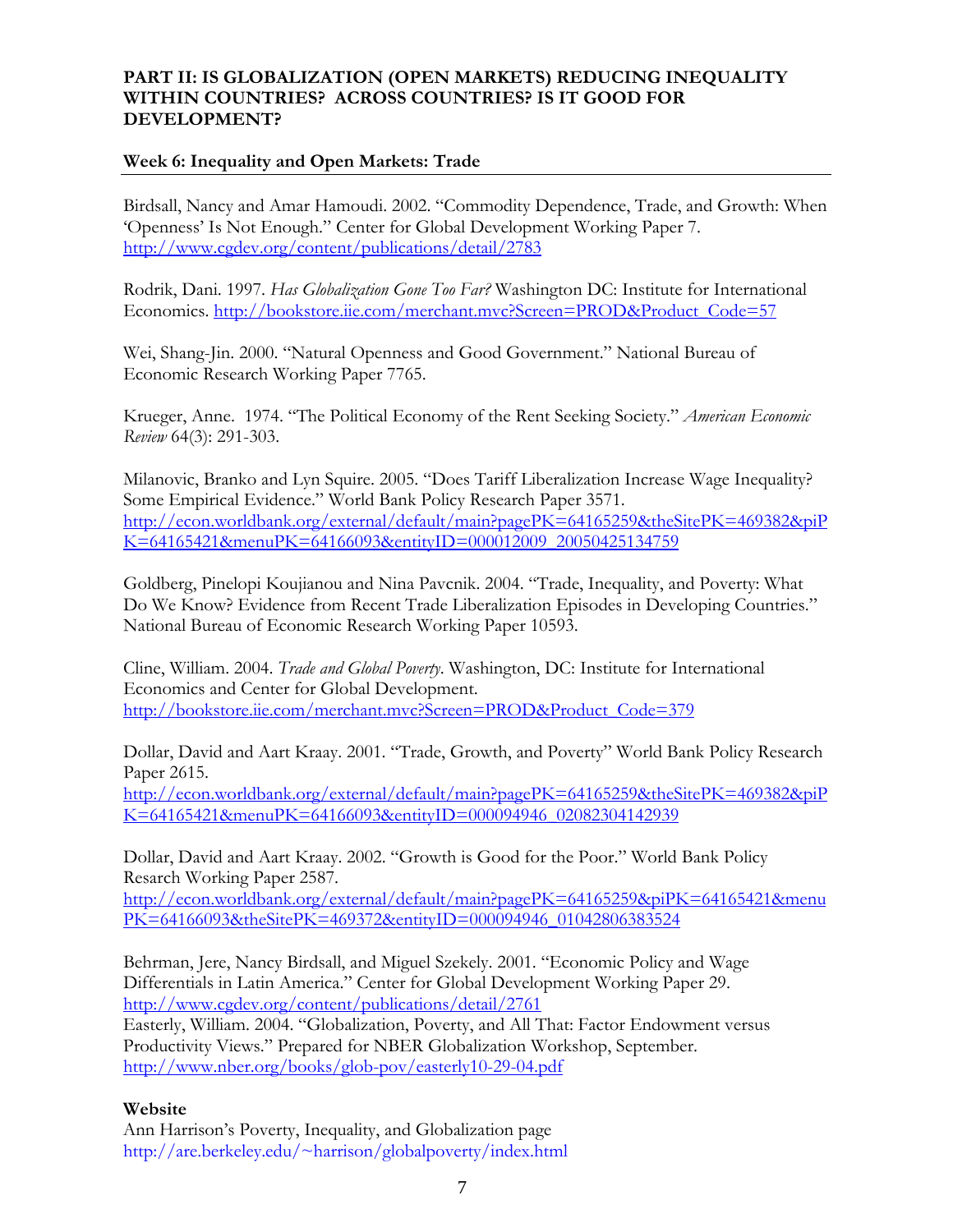## **Week 8: Inequality and Open Capital Markets**

Birdsall, Nancy. 2005. "Stormy Days on an Open Field: Asymmetries in the Global Economy." In George Mavrotas and Anthony Shorrocks, Eds., *Advancing Development. Core Themes in Global Economics*. Basingstoke: Palgrave McMillan Ltd. Also, Center for Global Development Working Paper 81. <http://www.cgdev.org/content/publications/detail/6284/>

Arestis, Philip and Asena Caner .2004. "Financial Liberalization and Poverty: Channels of Influence." The Levy Economics Institute Working Paper 411. <http://www.levy.org/pubs/wp/411.pdf>

Lustig, Nora. 2000. "Crises and the Poor: Socially Responsible Macroeconomics." Inter-American Development Bank Sustainable Development Department Technical Papers Series. [http://papers.ssrn.com/sol3/papers.cfm?abstract\\_id=214994](http://papers.ssrn.com/sol3/papers.cfm?abstract_id=214994)

Birdsall, Nancy and John Nellis. 2003. "Winners and Losers: Assessing the Distributional Impact of Privatization." *World Development* 31(10): 1617-1633. [http://papers.ssrn.com/sol3/papers.cfm?abstract\\_id=313861](http://papers.ssrn.com/sol3/papers.cfm?abstract_id=313861)

Loungani, Prakash and Assaf Razin. 2001. "How Beneficial Is Foreign Direct Investment for Developing Countries?" *Finance & Development* 38(2). <http://www.imf.org/external/pubs/ft/fandd/2001/06/loungani.htm>

Moran, Theodore. 1998. *Foreign Direct Investment and Development: The New Policy Agenda for Developing Countries and Economies in Transition.* Washington, DC: Institute for International Economics. Selected chapters available at http://bookstore.iie.com/merchant.mvc?Screen=PROD&Product\_Code=53

World Bank. 1998/1999. *Global Economic Prospects and the Developing Countries. Beyond Financial Crisis.*  http://siteresources.worldbank.org/INTGEP99OR98/Resources/9899fulltext.pdf

Easterly, William, Roumeen Islam and Joseph Stiglitz. 2000. "Shaken and Stirred: Explaining Growth Volatility." Annual Bank Conference on Development Economics. Washington, DC: World Bank.

Prasad, Eswar, Kenneth Rogoff, Shang-Jin Wei, and Ayhan Kose. 2004. "Financial Globalization, Growth and Volatility in Developing Countries." National Bureau of Economic Research Working Paper 10942.

Beck, Thorsten, Asli [Demirguc-Kunt,](http://econ.worldbank.org/external/default/main?authorMDK=94122&theSitePK=469382&menuPK=64214916&pagePK=64214821&piPK=64214942) and Ross Levine. "Finance, Inequality, and Poverty: Cross-Country evidence." World Bank Policy Research Working Paper 3338. [http://econ.worldbank.org/external/default/main?pagePK=64165259&theSitePK=469382&piP](http://econ.worldbank.org/external/default/main?pagePK=64165259&theSitePK=469382&piPK=64165421&menuPK=64166093&entityID=000112742_20040723123757) [K=64165421&menuPK=64166093&entityID=000112742\\_20040723123757](http://econ.worldbank.org/external/default/main?pagePK=64165259&theSitePK=469382&piPK=64165421&menuPK=64166093&entityID=000112742_20040723123757)

Frankel, Jeffery A. and Eduardo A. Cavallo. 2004. "Does Openness to Trade Make Countries More Vulnerable to Sudden Stops, or Less? Using Gravity to Establish Causality." National Bureau of Economic Research Working Paper 10957.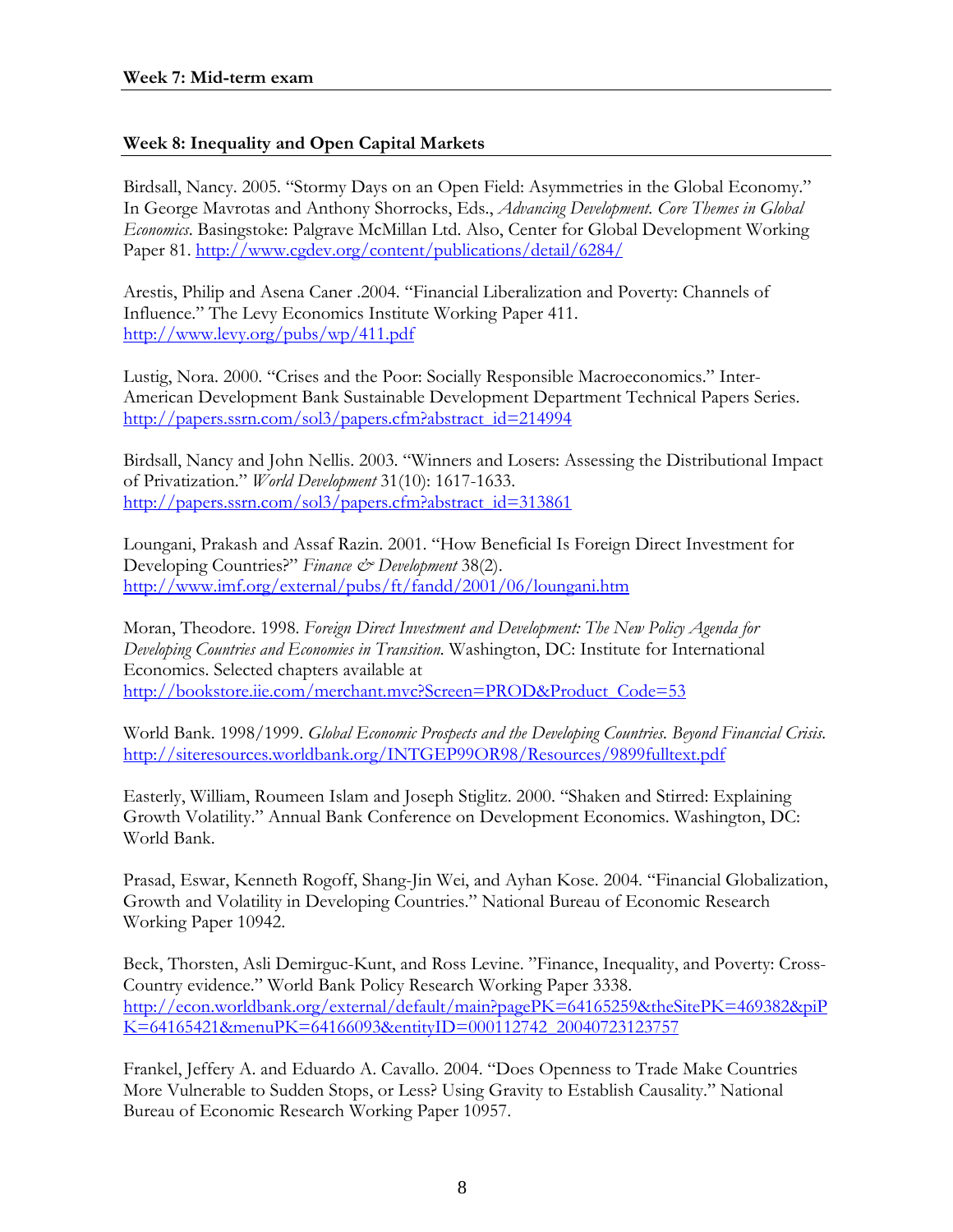Honohan, Patrick. 2005. "Banking Sector Crises and Inequality." World Bank Policy Research Working Paper 3659.

http://econ.worldbank.org/external/default/main?pagePK=64165259&theSitePK=469382&piP K=64165421&menuPK=64166093&entityID=000016406\_20050706095327

Pfeffermann, Guy. 2002. "Why Latin America Stays Trapped." *The Globalist*, November 21. <http://www.theglobalist.com/research/papers/pfeffermann2.shtml>

Dervis, Kemal and Nancy Birdsall. 2005. "A Stability and Growth Facility." Paper presented at the Conference on IMF Reform, Institute for International Economics, September 23. http://www.iie.com/publications/papers/dervis-birdsall0905imf.pdf

# **Week 9. Asymmetric Globalization: Global Rules and Global Inequality (Trade, TRIPS, Global Warming, Migration)**

UNDP. 2001. *Human Development Report 2001. Making New Technologies Work for Human Development.*, Chapter 5. <http://www.undp.org/hdr2001/completenew.pdf>

Lanjouw, Jean O. 2002. "Intellectual Property and the Availability of Pharmaceuticals in Poor Countries." Center for Global Development Working Paper 5. <http://www.cgdev.org/content/publications/detail/2785>

Lanjouw, Jean O. 2005. "Patents, Price Controls and Access to New Drugs: How Policy Affects Global Market Entry." Center for Global Development Working Paper 61. <http://www.cgdev.org/content/publications/detail/2679>

OECD. 2003. *Poverty and Climate Change: Reducing the Vulnerability of the Poor through Adaptation, Vol. 1 and Vol. 2.* <http://www.oecd.org/dataoecd/60/27/2502872.pdf>and <http://www.oecd.org/dataoecd/19/56/4494574.pdf>

Oxfam International. 2002. *Rigged Rules and Double Standards. Trade, Globalization, and the Fight Against Poverty*. Washington, DC: Oxfam International. [http://www.maketradefair.com/assets/english/report\\_english.pdf](http://www.maketradefair.com/assets/english/report_english.pdf)

Rodrik, Dani. 2001. "The Global Governance of Trade As If Development Really Mattered." Background paper to the UNDP project on Trade and Sustainable Human Development. New York: UNDP.

[http://www.undp.org/poverty/docs/pov\\_globalgovernancetrade\\_pub.pdf](http://www.undp.org/poverty/docs/pov_globalgovernancetrade_pub.pdf)

Commander, Simon, Mari Kangasniemi, and L. Alan Winters. 2003. "The Brain Drain: Curse or Boon?" IZA Discussion Paper 809.<ftp://repec.iza.org/RePEc/Discussionpaper/dp809.pdf>

Bhagwati, Jagdish. 2004. *In Defense of Globalization.* New York, NY: Oxford University Press.

Cline, William. 2003. "Trading Up: Trade Policy and Global Poverty." Center for Global Development Brief. <http://www.cgdev.org/content/publications/detail/2856>

Elliott, Kimberley. 2005. "Delivering on DOHA." Center for Global Development Brief. <http://www.cgdev.org/content/publications/detail/4998>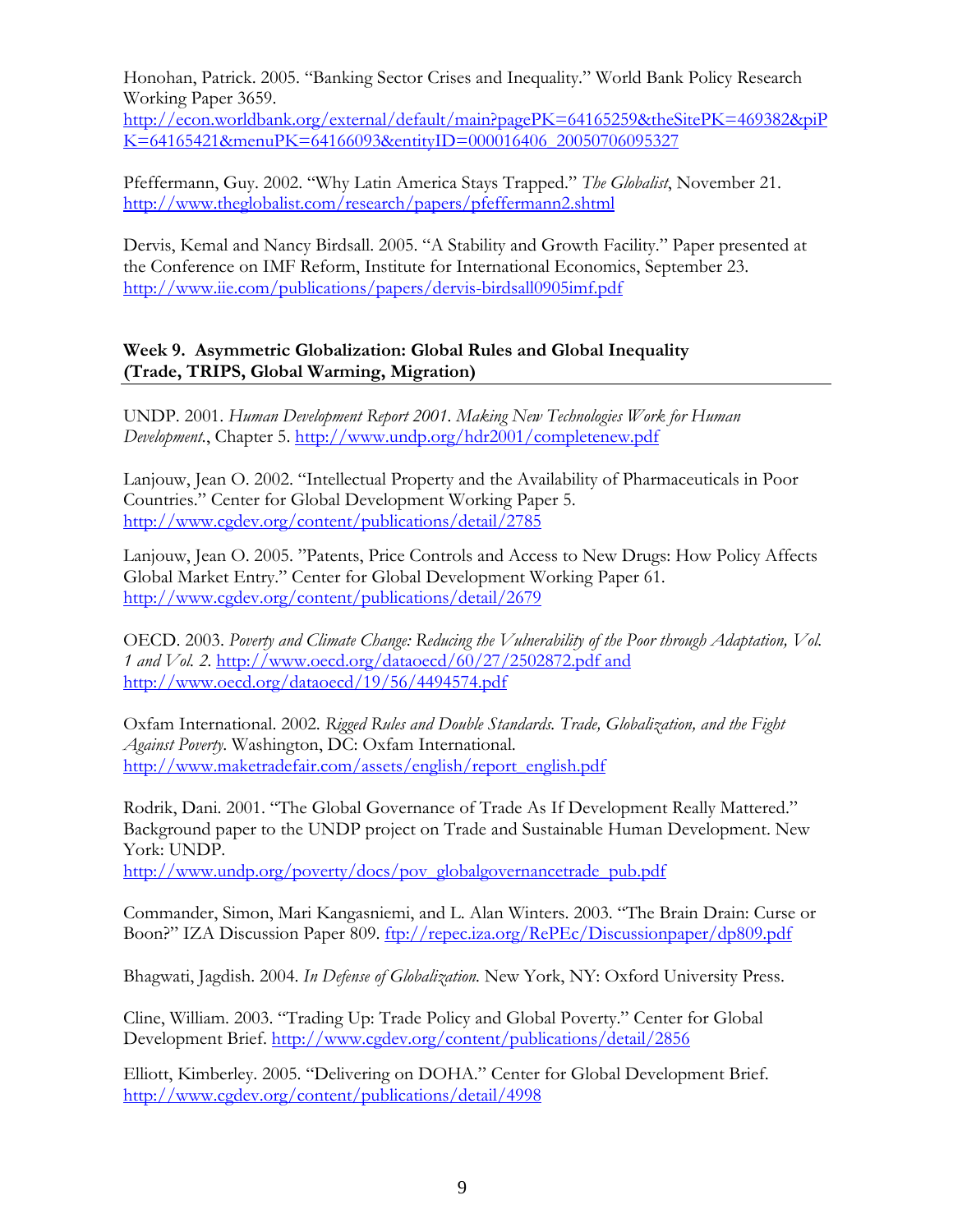Kapur, Devesh and John McHale. 2005. *Give Us Your Best and Brightest.* Washington, DC: Center for Global Development. http://www.cgdev.org/content/publications/detail/4415#Chap

#### **Websites**

World Watch Institute <http://www.worldwatch.org/> OECD on Climate Change http://www.oecd.org/department/0,2688,en\_2649\_34361\_1\_1\_1\_1\_1,00.html Migration Policy Institute <http://www.migrationpolicy.org/> World Trade Organisation http://www.wto.org/

### **Week 10: Globalization and Inequality: Revisiting the Debate**

Aisbett, Emma. 2003. "Globalization, Poverty and Inequality: Are the Criticisms Vague, Vested, or Valid?" Prepared for the NBER Pre-conference on Globalization, Poverty and Inequality October 24-25. [http://are.berkeley.edu/~harrison/globalpoverty/aisbett\\_globalization.pdf](http://are.berkeley.edu/~harrison/globalpoverty/aisbett_globalization.pdf)

See readings week 1.

# **PART III: GLOBAL INSTITUTIONS AND DEVELOPMENT**

### **Week 11: Debt, Aid and Aid Effectiveness**

Azariadis, Costas and John Starchurski .2004. "Poverty Traps?" Prepared for the Handbook of Economic Growth.<http://emlab.berkeley.edu/users/chad/azstach.pdf>

Birdsall, Nancy and John Williamson. 2002. *Delivering on Debt Relief: From IMF Gold to a New Aid Architecture.* Washington, DC: Center for Global Development and Institute for International Economics. http://www.cgdev.org/content/publications/detail/2922

Radelet, Steven. Forthcoming. "Foreign Aid." Chapter 14 in Perkins, Radelet, Snodgrass, Gillis, and Roemer, *Economics of Development*. 6<sup>th</sup> edition. New York, NY: W.W. Norton.

Clemens, Michael, Steven Radelet and Rikhil Bhavnani. 2004. "Counting Chickens When They Hatch: The Short-term Effect of Aid on Growth." Center for Global Development Working Paper 44. http://www.cgdev.org/content/publications/detail/2744

Burnside, Craig and David Dollar. 1997. "Aid, Policies, and Growth." World Bank Policy Research Working Paper 569252. http://papers.ssrn.com/sol3/papers.cfm?abstract\_id=569252

Rajan, Raghuram G. and Arvind Subramanian. "What Undermines Aid's Impact on Growth?" IMF Working Paper 05/126. http://www.imf.org/external/pubs/ft/wp/2005/wp05126.pdf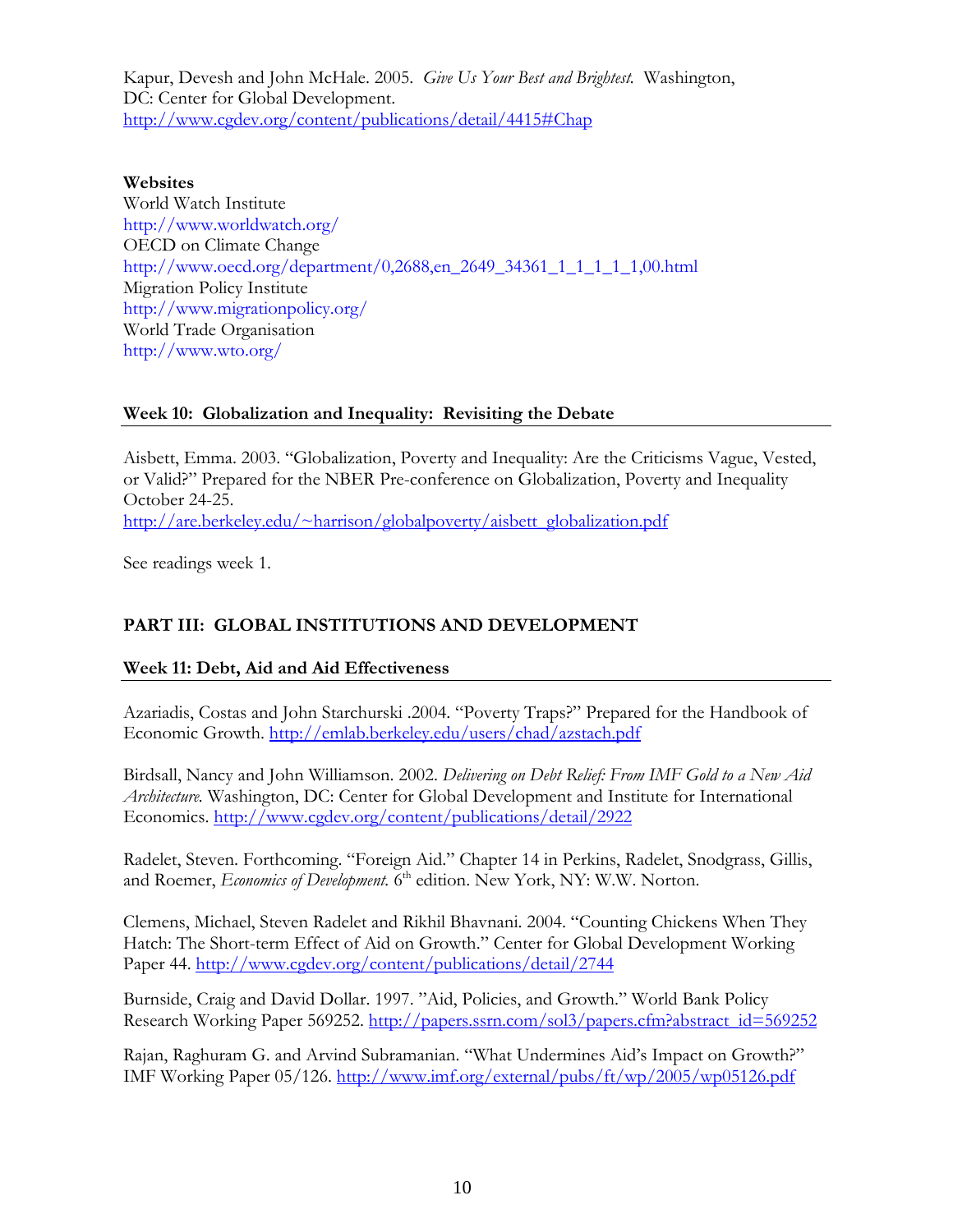Sachs, Jeffrey D., John W. McArthur, Guido Schmidt-Traub, Margaret Kruk, Chandrika Bahadur, Michael Faye, and Gordon McCord. 2004. "Ending Africa's Poverty Trap." <http://www.cefe.net/forum/EndingAfricasPovertyTrap.pdf>

Kraay, Aart and Claudio E. Raddatz. 2005. "Poverty Traps, Aid, and Growth." World Bank Policy Working Paper 3631. http://papers.ssrn.com/sol3/papers.cfm?abstract\_id=756944 -PaperDownload

Easterly, William. 2005. "Reliving the 50s: the Big Push, Poverty Traps, and Takeoffs in Economic Development." Center for Global Development Working Paper 65. http://www.cgdev.org/content/publications/detail/3486

Birdsall, Nancy, David Ross, and Richard Sabot, 1997. "Education, Growth and Inequality." In Birdsall and Jaspersen, eds., *Pathways to Growth: Comparing East Asia and Latin America.*  Washington, DC: Inter-American Development Bank. United Nations Millennium Project. 2004. *Investing in Development: A Practical Plan to Achieve the Millennium Development Goals.* 

<http://www.unmillenniumproject.org/documents/MainReportComplete-lowres.pdf>

# **Week 12: The Global Social Contract, Global Governance and Global Public Goods**

Birdsall, Nancy. 2003. "Why It Matters Who Runs the IMF and the World Bank." Center for Global Development Working Paper 22. http://www.cgdev.org/content/publications/detail/2768

Dervis, Kemal with Ceren Özer. 2004. *A Better Globalization. Legitimacy, Governance, and Reform.*  Washington, DC: Center for Global Development. http://www.cgdev.org/content/publications/detail/2808

Birdsall, Nancy, Stijn Claessens and Isaac Diwan. 2002. "Policy Selectivity Foregone: Debt and Donor Behavior in Africa." Center for Global Development Working Paper 17. http://www.cgdev.org/content/publications/detail/2773

Levine, Ruth and the What Works Working Group with Molly Kinder. 2004. *Millions Saved: Proven Successes in Global Health.* Washington, DC: Center for Global Development.

Levine, Ruth, Michael Kremer and Alice Albright. 2005. *Making Markets for Vaccines: Ideas to Action.* Washington, DC: Center for Global Development. http://www.cgdev.org/section/initiatives/\_active/vaccinedevelopment/chapters

Birdsall, Nancy. 2002. "Asymmetric Globalization: Global Markets Require Good Global Politics." Center for Global Development Working Paper 12. http://www.cgdev.org/content/publications/detail/2775

Birdsall, Nancy, Dani Rodrik and Arvind Subramanian. 2005. "How to Help Poor Countries." *Foreign Affairs* July/August.

### **Websites**

International Task Force on Global Public Goods <http://www.gpgtaskforce.org/bazment.aspx>